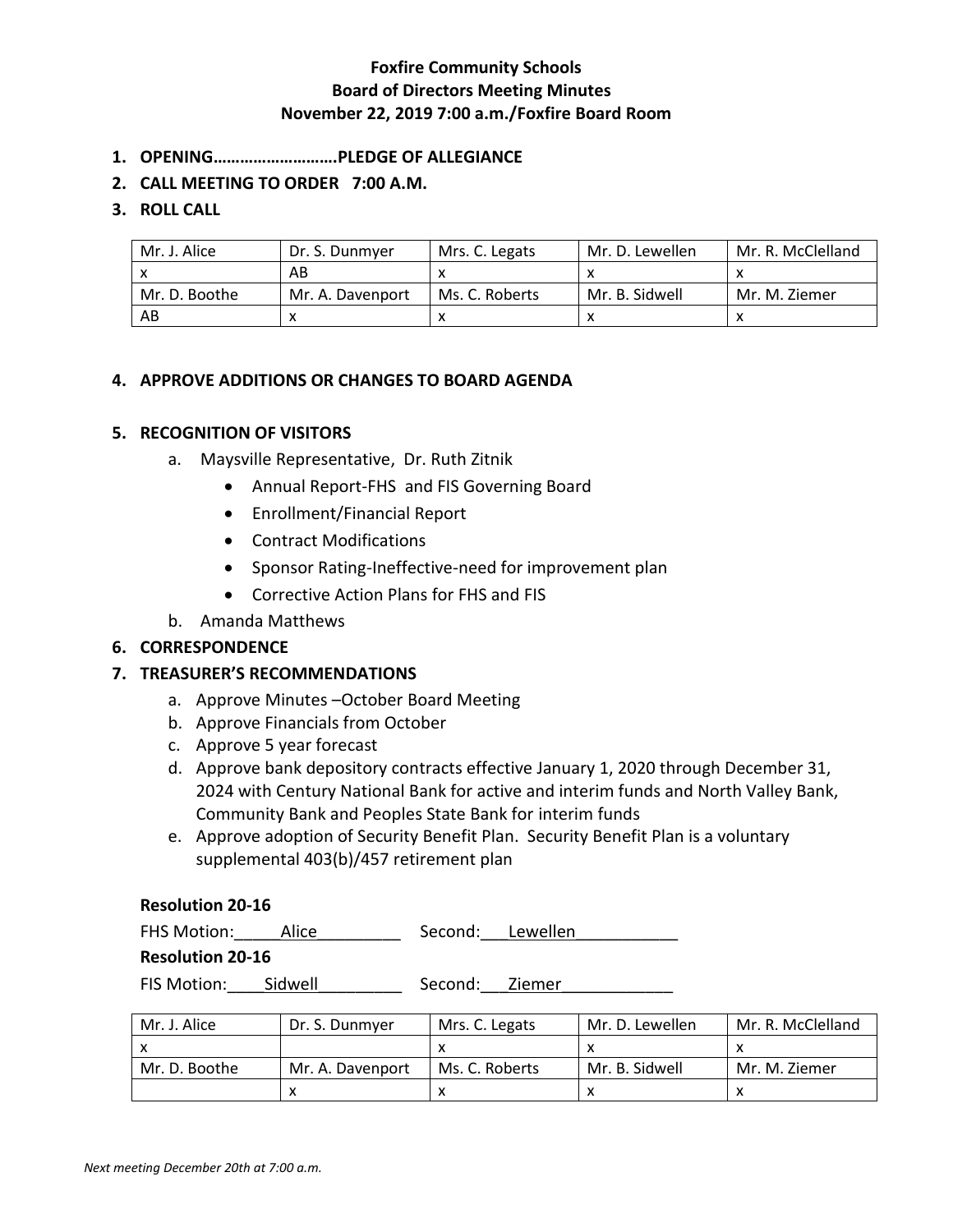# **Foxfire Community Schools Board of Directors Meeting Minutes November 22, 2019 7:00 a.m./Foxfire Board Room**

#### **8. ADMINISTRATORS' REPORTS AND RECCOMENDATIONS**

### **Reports to the Board**

- a. Enrollment: K-8: **160** 9-12: **246**
- b. Progress Monitoring for Improvement Plan
- c. Update on State Superintendent Visit
- d. \$500 Donation from VFW

### **Recommendations for Consideration**

a. Approve corrections and/or additions of HACCP Plan for Phoenix Platter (Cafeteria)

#### **Resolution 20-17**

| FIS Motion: Legats      | Second: Lewellen |  |
|-------------------------|------------------|--|
| <b>Resolution 20-17</b> |                  |  |
| FIS Motion: Ziemer      | Second: Sidwell  |  |

| Mr. J. Alice  | Dr. S. Dunmyer   | Mrs. C. Legats | Mr. D. Lewellen | Mr. R. McClelland |
|---------------|------------------|----------------|-----------------|-------------------|
|               |                  |                |                 |                   |
| Mr. D. Boothe | Mr. A. Davenport | Ms. C. Roberts | Mr. B. Sidwell  | Mr. M. Ziemer     |
|               |                  |                |                 |                   |

### **9. EXECUTIVE SESSION** (If needed)

WHEREAS boards of education and other governmental bodies are required by statute "to take official action and to conduct all deliberations upon official business only in open meetings, unless the subject matter is specifically excepted by law"; WHEREAS "the minutes need only reflect the general subject matter of discussion in executive sessions"; and WHEREAS the members of a public body may hold an executive session only at a regular or special meeting for the sole purpose of consideration of any of the matters set forth below.

NOW THEREFORE BE IT RESOLVED under the provision of ORC 121.22, the board hereby enters executive session for the reason(s) herein stated:

\_\_\_\_ Personnel matters

- \_\_\_\_ Appointment of employee(s) (reemployment)
- \_\_\_\_ Promotion or compensation
- \_\_\_\_ Dismissal, discipline, or demotion of employee(s) or student(s)
- \_\_\_ Investigation of charges or complaints of employee(s) or student(s)
- \_\_\_\_\_ Purchase or sale of property
- **\_\_\_\_\_** Conference with an attorney
- Preparing for, conducting, or reviewing negotiations or bargaining
- \_\_\_\_\_ Matters required by federal law or state statutes to be confidential
- Specialized details of security arrangements

Time Entered: \_\_\_\_\_\_\_\_\_\_\_